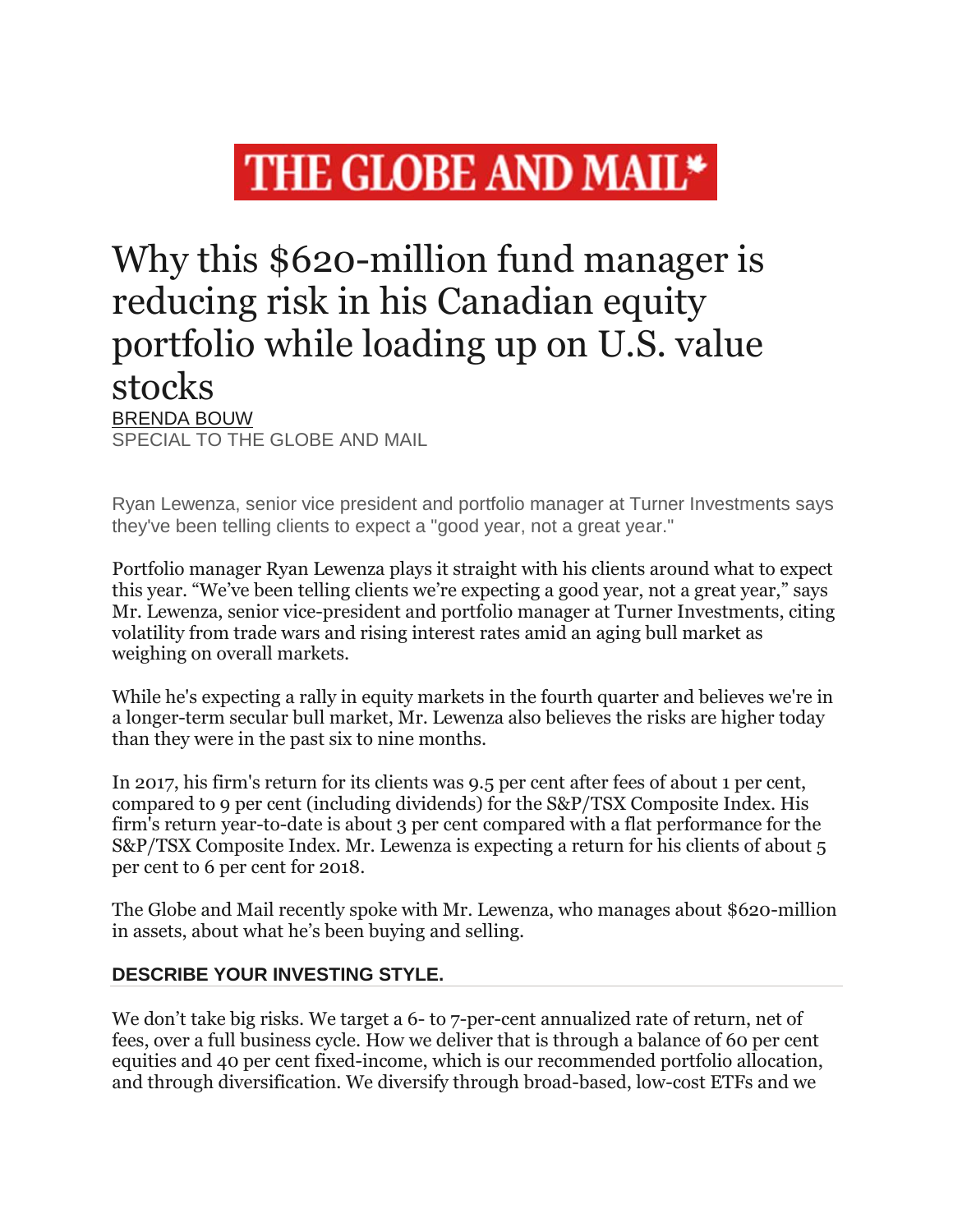are global investors with roughly a third in Canada, a third in the U.S. and a third internationally.

### **WHAT CONCERNS ARE YOU HEARING FROM INVESTORS TODAY?**

[U.S. President Donald] Trump is obviously front and centre. He's part of so many conversations. Some are very concerned about what he does with [the North America free-trade agreement]. The other concern is the length of the bull market, which is bringing out constant doomsayers. Everyone is afraid of another 2008 recession. It's so strong in peoples' memory. The reality is that happens once or twice in a century. People are also concerned about the significant increase in global debt.

# **WHAT'S YOUR TAKE ON WHEN THE NEXT RECESSION WILL BE?**

If I had to pick a date, I would say around 2020: Clearly, things are positive in the economy, but now we have rising rates and a potential yield curve inversion [a bellwether for an economic recession] by summer of next year, based on the outlook for U.S. Federal Reserve rate hikes. That said, I'm a strong believer that we're in a secular bull cycle … which started in 2013, which based on history, has at least 10 years to go. Even if we have a cyclical downturn in 2020, I still think the next decade looks pretty good.

# **WHAT'S YOUR FORECAST FOR THE MARKET IN THE SHORT-TERM?**

We are still very bullish, but the risks are higher today than they were in the last six-tonine months. The risks include the outcome of the midterm elections in the U.S. If the Democrats take the House and Senate … it increases the odds of an impeachment [of Mr. Trump]. We are also concerned about the outcome of the [Robert] Mueller investigation. Politics could be coming into play over the next six months. It's the uncertainty – and markets hate uncertainty. [If there's an impeachment process] it could lead to a correction in the market of about 10 per cent if we go back to what happened with [former U.S. president Richard] Nixon.

#### **WHAT HAVE YOU BEEN BUYING LATELY?**

We are starting to buy large U.S. value stocks. We think this is an interesting trade. We recently added the Vanguard Value ETF [ticker VTV]. Our thesis is that, over the long haul, value tends to outperform growth. However, over the last decade, growth has crushed it. As a result, growth stocks [based on the S&P 500 Growth Index] are very expensive, now trading at about 26 times price-earnings ratio, versus value stocks [S&P 500 Value Index] at about 16 times. There's value in value.

We want to reduce risk in Canadian equities space now in case NAFTA goes sideways. If [Mr.] Trump imposes a 25-per-cent tariff on cars … it could be a huge hit to our economy. To reduce risk, we've gone into low-volatility ETFs. We added BMO Low Volatility Canadian Equity ETF [ticker ZLB] in the first quarter, which we think would hold up better. We are also buying Invesco [Powershares] Canadian Dividend ETF